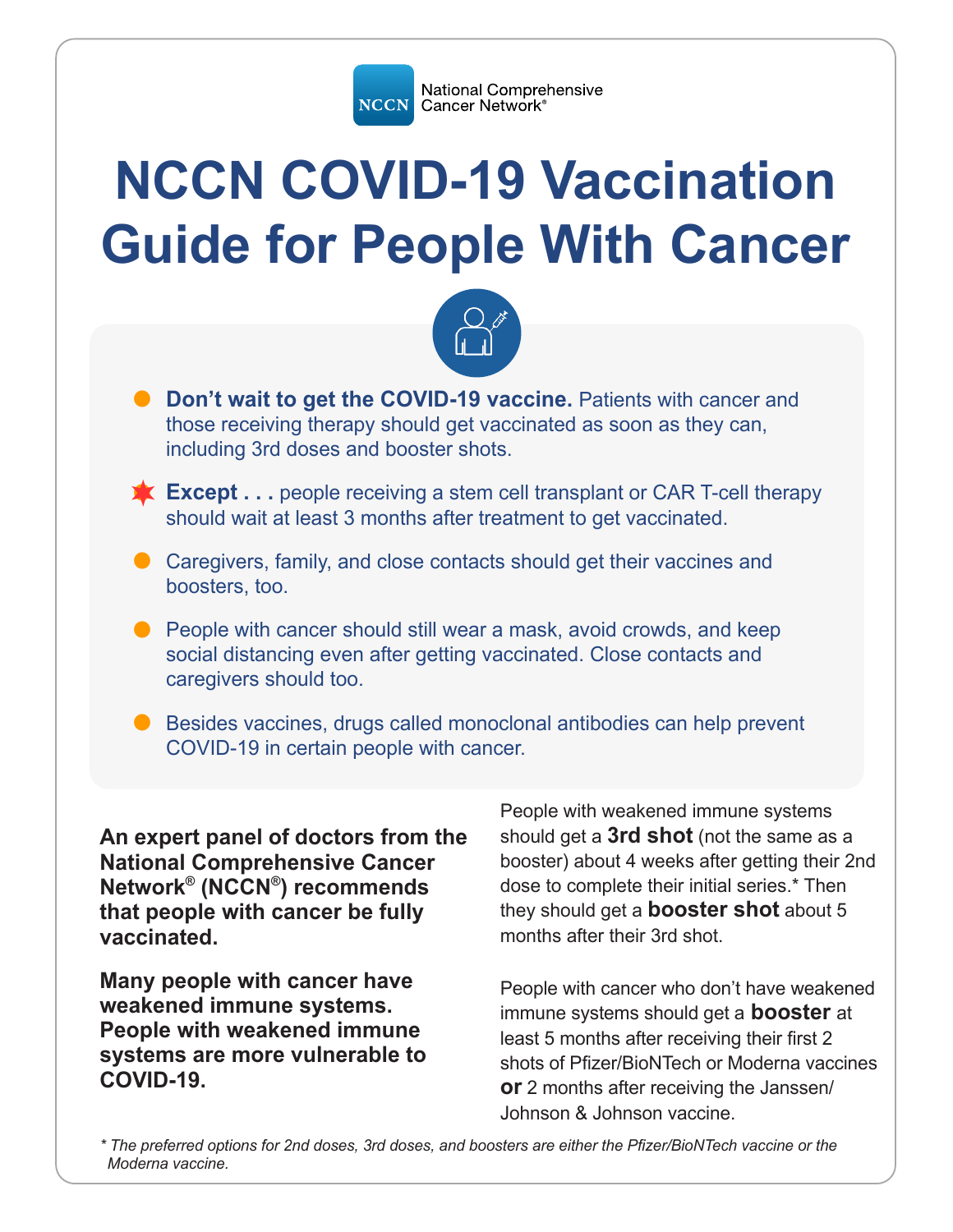

**People with cancer have a higher risk of getting seriously ill, being hospitalized, and dying from COVID-19. This is why it's so important that people with cancer get vaccinated against the virus.** 

In the general population, people who are vaccinated are less likely to become sick with COVID-19. Also, vaccinated people who do get COVID-19 are much less likely to become seriously ill.

However, many people with cancer have a higher risk of serious COVID-19 illness because they're immunocompromised. Being immunocompromised means that the body's immune system is less able to fight illness and infection—including the virus that causes COVID-19. Immunosuppression stems from the cancer itself or as a side effect of cancer treatment. Some cancer survivors remain immunosuppressed after completing therapy. Many people with cancer are also at higher risk of serious COVID-19 illness due to other factors, like older age and pre-existing diseases.

**Early data suggest that a 3rd dose of the vaccine\* strengthens the immune response in people who are immunocompromised.**

#### \* *Pfizer/BioNTech or Moderna vaccines only.*

## **Should I get vaccinated if I have cancer?**

#### **YES. All people with cancer should be fully vaccinated against COVID-19.**

NCCN experts recommend that people with cancer get all their COVID-19 shots, including 3rd doses and boosters, as soon as possible.

Those living in the same household as a person with cancer should be fully vaccinated as soon as they can, too. Any caregiver or other close contact of a person with cancer should get fully vaccinated as well. Make sure to speak up and ask others to "take their shots."

## **How do I know if I'm immunocompromised?**

#### **YOU are immunocompromised—and should get a 3rd dose of the vaccine if you:**

- Are being treated for tumors or blood cancer, or have received cancer treatment in the past year.
- Had an organ or stem cell transplant, or take medicine to suppress your immune system for another condition.
- $\bullet$  Have an immunodeficiency condition or an advanced or untreated HIV infection.
- Take high-dose corticosteroids or other drugs that suppress your immune response.
- Had COVID-19 infection after receiving 2 vaccine doses.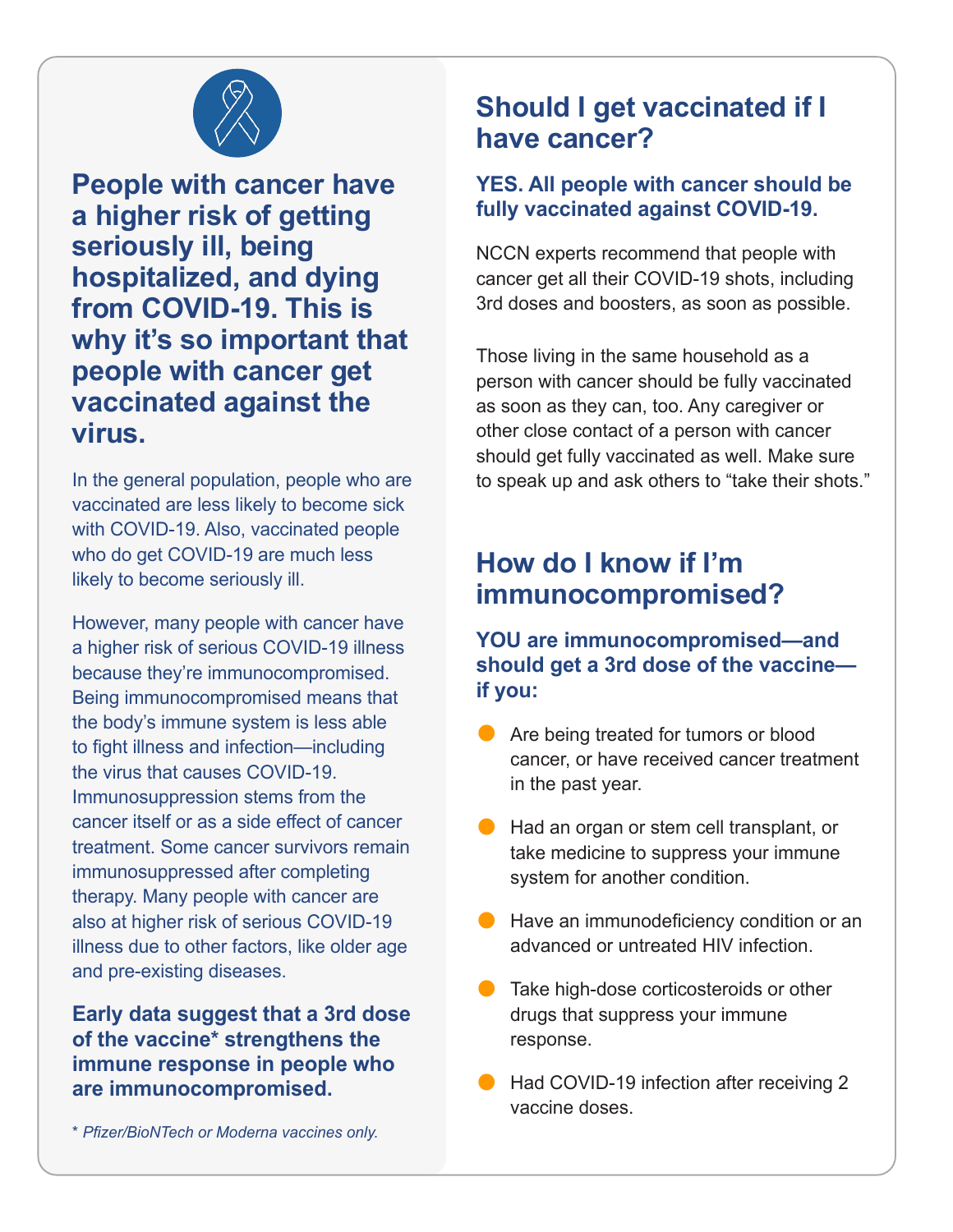## **Should people with cancer wait to get vaccinated?**

#### **NO. Most people with cancer should get vaccines and boosters as soon as they can.**

But there are a few exceptions, NCCN experts say. People in the process of receiving the following therapies should wait at least 3 months after they finish therapy to get vaccinated:

**Stem cell transplant,** either allogeneic or autologous stem cell transplant. People getting a stem cell transplant should delay vaccination.

**Cellular therapy, such as CAR T-cell** therapy or NK cell therapy. People who receive cellular therapy have a much less effective immune system for weeks or even months after this therapy.

People with cancer who undergo major surgery should also wait from a few days to up to 2 weeks to get vaccinated. This short gap helps doctors know whether any symptoms that occur are due to the surgery or the vaccine.

**Do monoclonal antibody drugs prevent COVID-19?**

**YES, but they're meant only for people who are immunocompromised and who have a weak immune response to the vaccine.** 

The monoclonal antibody drugs for COVID-19 are two drugs given together and packaged under one name (Evusheld). These drugs act like the body's own immune defenses to attack the COVID-19 virus. They can significantly reduce the risk of developing COVID-19. Though if you do get COVID-19 illness, they can make it less severe.

These drugs are used to prevent COVID-19 infection but they don't take the place of getting vaccinated. They're also in short supply. NCCN experts recommend that people with blood cancers, who are at the highest risk of severe COVID-19 illness, should have priority in receiving monoclonal antibody drugs.

However, people receiving other treatments—like chemotherapy, immunotherapy, or radiation—should get vaccinated whenever they can.